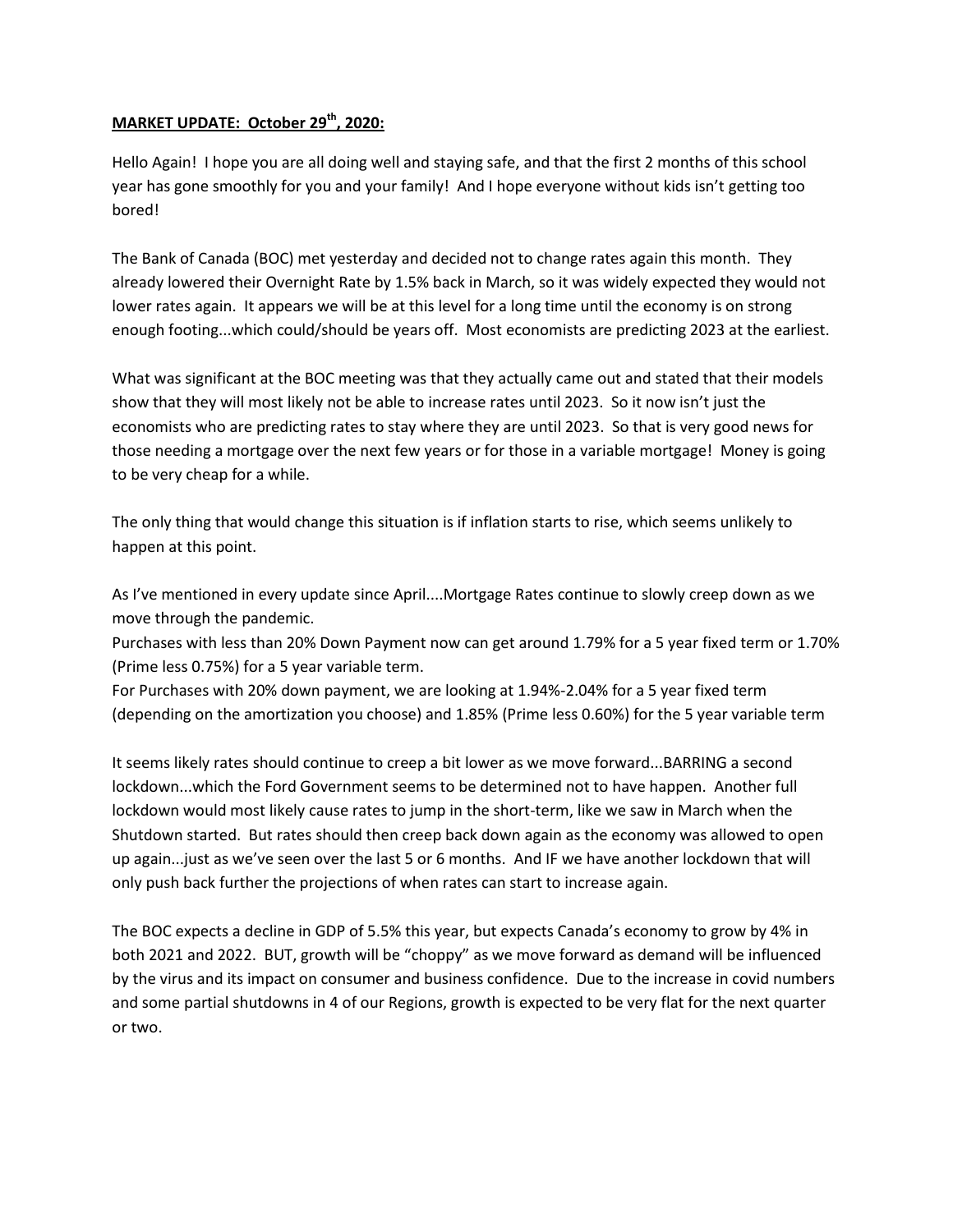The Unemployment Rate continues to fall. It was at around 10% six weeks ago at the time of my last update. Now it currently sits around 9%. And it is still expected to rebound to around 7.5% by the end of 2021.

## **IN GTA REAL ESTATE NEWS:**

*TORONTO, ONTARIO, October 6, 2020 – Toronto Regional Real Estate Board President Lisa Patel announced that sales reported through TRREB's MLS® System by Greater Toronto Area REALTORS® amounted to 11,083 – a new record for the month of September. This result was up by 42.3 per cent compared to September 2019.* 

*Following a record third quarter, sales through the first nine months of 2020 were up by approximately one per cent compared to the same period in 2019.* 

*"Improving economic conditions and extremely low borrowing costs sustained record-level sales in September, as we continued to account for the substantial amount of pent-up demand that resulted from the spring downturn. Further improvements in the economy, including job growth, would support strong home sales moving forward. However, it will be important to monitor the trajectory of COVID-19 cases, the related government policy response, and the impact on jobs and consumer confidence," said Ms. Patel.* 

*Year-over-year sales growth in September continued to be driven by ground-oriented market segments, including detached and semi-detached houses and townhouses. Annual growth rates were also higher for sales reported in the GTA regions surrounding the City of Toronto.* 

*The September 2020 MLS® Home Price Index Composite Benchmark was up by 11.6 per cent year-overyear. The average selling price for all home types combined in September was \$960,772 – up by 14 per cent year-over-year. Price growth was driven by the low-rise market segments. The relatively better supplied condominium apartment segment experienced a comparatively slower pace of price growth. "On a GTA-wide basis, market conditions tightened in September relative to last year, with sales increasing at a faster pace than new listings. With competition between buyers increasing noticeably, double-digit year-over-year price growth was commonplace throughout the region in September, resulting in the overall average selling price reaching a new record," said Jason Mercer, TRREB's Chief Market Analyst.* 

*"The housing market recovery experienced throughout the summer benefitted the broader economy as well. Home sales reported through TRREB's MLS® System result in billions of dollars in spin-off expenditures, support for tens of thousands of jobs, and billions of dollars in taxes paid to all levels of government. The demand for housing and the related economic impacts will continue in the postCOVID period as population growth resumes. Policymakers will need to continue their efforts to bring more housing supply on line to meet this longer-term demand," said TRREB CEO John DiMichele.*